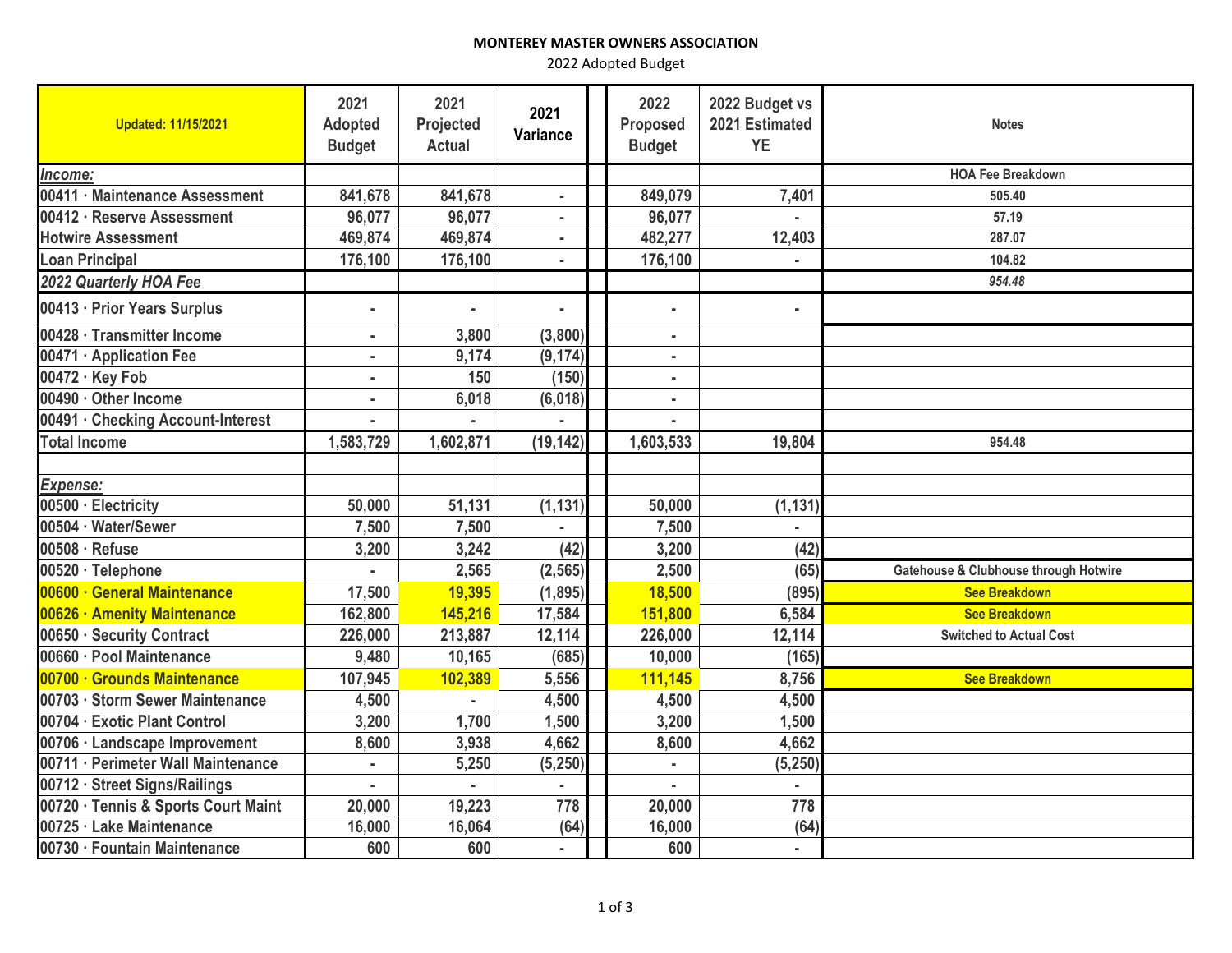## **MONTEREY MASTER OWNERS ASSOCIATION**

2022 Adopted Budget

| <b>Updated: 11/15/2021</b>     | 2021<br><b>Adopted</b><br><b>Budget</b> | 2021<br>Projected<br><b>Actual</b> | 2021<br>Variance | 2022<br><b>Proposed</b><br><b>Budget</b> | 2022 Budget vs<br>2021 Estimated<br><b>YE</b> | <b>Notes</b>             |
|--------------------------------|-----------------------------------------|------------------------------------|------------------|------------------------------------------|-----------------------------------------------|--------------------------|
| 00735 · Security Gates         | 5,000                                   | 9,746                              | (4,746)          | 10,000                                   | 254                                           |                          |
| 00800 · Management Fees        | 44,623                                  | 45,273                             | (650)            | 46,854                                   | 1,581                                         | Includes 5% COL Increase |
| 00805 · Office Expense         | 5,000                                   | 2,456                              | 2,545            | 5,000                                    | 2,545                                         |                          |
| 00811 · Social Committee       | 16,000                                  | 5,000                              | 11,000           | 16,000                                   | 11,000                                        |                          |
| $00812 \cdot$ Legal/Accounting | 20,000                                  | 37,295                             | (17, 295)        | 20,000                                   | (17, 295)                                     |                          |
| 00814 · Corp Annual Report Fee | 62                                      | 62                                 |                  | 62                                       |                                               | No change expected       |
| $00830 \cdot$ Taxes/Fees       | 500                                     |                                    | 500              | 500                                      | 500                                           | No change expected       |
| 00835 · Insurance              | 26,550                                  | 28,343                             | (1, 793)         | 28,000                                   | (343)                                         |                          |
| 00836 · Hotwire Cable Expense  | 469,874                                 | 463,545                            | 6,329            | 482,277                                  | 18,732                                        | 4% increase per contract |
| 00854 · Reserve Study          |                                         | ۰                                  | ٠                | 2,500                                    | 2,500                                         | <b>New in 2022</b>       |
| $00855 \cdot$ Contingency      |                                         | ۰                                  | ۰.               |                                          | ٠                                             |                          |
| 00856 · Master Plan Bank Loan  | 262,718                                 | 262,718                            | ۰.               | 262,718                                  | ٠                                             |                          |
| 00860 · Bad Debt               |                                         |                                    | ۰                |                                          | ٠                                             |                          |
| 00902 · General Reserve        | 96,077                                  | 96,077                             |                  | 96,077                                   |                                               |                          |
| <b>Total Expense</b>           | 1,583,728                               | 1,552,776                          | 30,952           | 1,603,533                                | 50,757                                        | 954.48                   |
| <b>Net Ordinary Income</b>     |                                         | 50,095                             | (50, 094)        |                                          | (30, 953)                                     |                          |